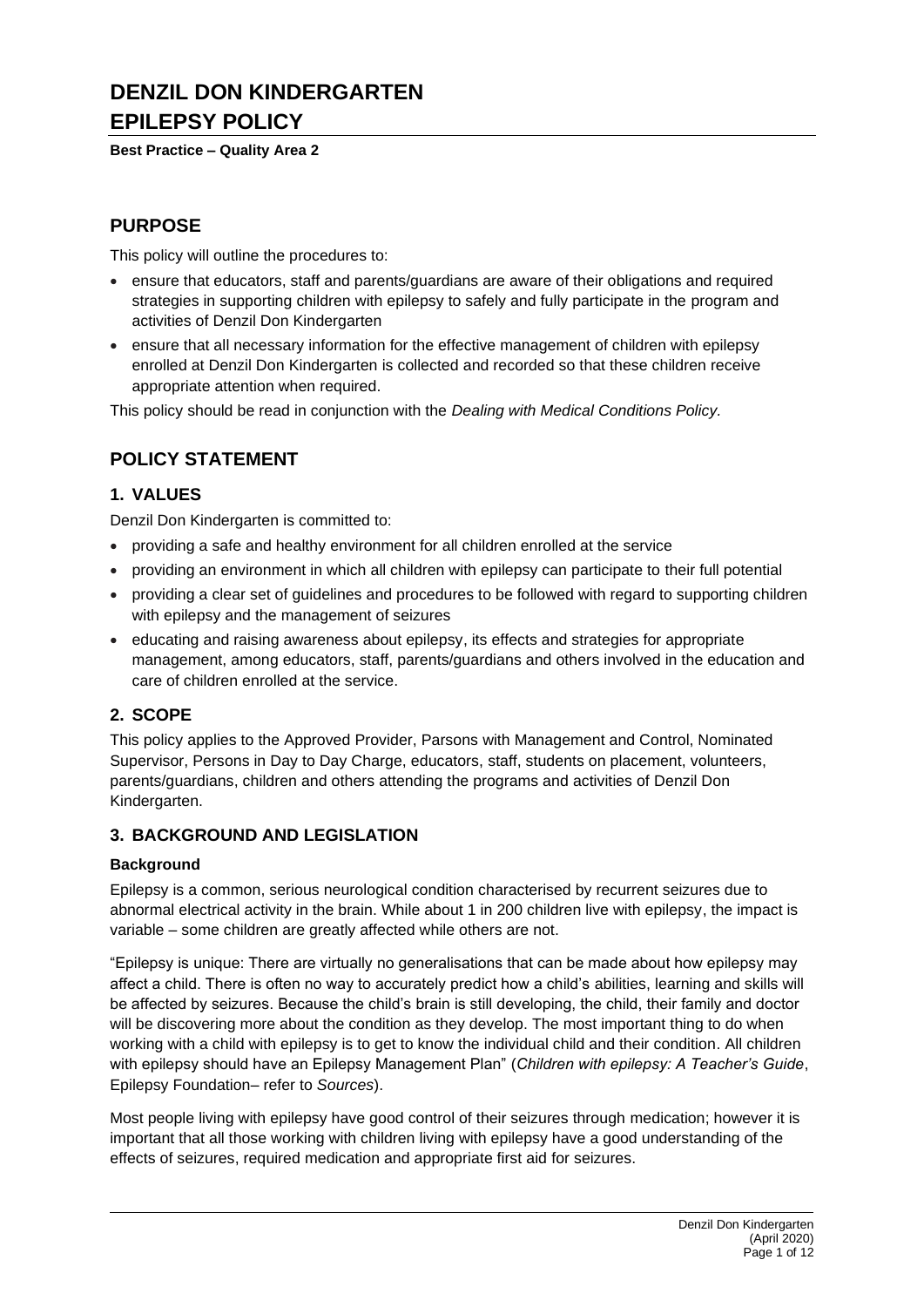The Epilepsy Foundation (refer to *Sources*) has a range of resources and can assist with the development of an Epilepsy Management Plan. The foundation also provides training and support to families and educators in the management of epilepsy, and in the emergency administration of midazolam or rectal Valium.

Legislation that governs the operation of approved children's services is based on the health, safety and welfare of children, and requires that children are protected from hazards and harm. Regulation 136 of the *Education and Care Services National Regulations 2011* requires the Approved Provider to ensure that there is at least one educator on duty at all times who has a current approved first aid qualification. As a demonstration of duty of care and best practice, ELAA recommends **all educators** have current approved first aid qualifications.

### **Legislation and standards**

Relevant legislation and standards include but are not limited to:

- *Education and Care Services National Law Act 2010*: Sections 167, 169, 174
- *Education and Care Services National Regulations 2011*: Regulations 79, 85, 86, 87, 90, 91, 92, 93, 95, 98, 101, 136, 137
- *Health Records Act 2001* (Vic)
- *National Quality Standard*, Quality Area 2: Children's Health and Safety
- *Privacy and Data Protection Act 2014* (Vic)
- *Privacy Act 1988* (Cth)
- *Public Health and Wellbeing Act 2008* (Vic)
- *Public Health and Wellbeing Regulations 2009* (Vic).

### **4. DEFINITIONS**

The terms defined in this section relate specifically to this policy. For commonly used terms e.g. Approved Provider, Nominated Supervisor, Regulatory Authority etc. refer to the *General Definitions* section of this manual.

**Absence seizure:** Occurring mostly in children, this consists of brief periods of loss of awareness, most often for less than 10 seconds. Some children can experience these types of seizures multiple times during the day which may compromise learning. Absence seizures can be mistaken for daydreaming. They are no longer called 'petit mals'.

**AEDs:** Antiepileptic drugs used for the treatment of many epilepsy syndromes. AEDs do not cure epilepsy but most seizures can be prevented by taking medication regularly one or more times a day. For many people, medication makes it possible to live a normal, active life, free of seizures. Others may continue to have seizures, but less frequently.

**Approved First Aid Qualifications:** First aid qualifications that meet the requirements of Regulation 136(1) and have been approved by the National Authority.

**Duty of care:** A common law concept that refers to the responsibilities of organisations to provide people with an adequate level of protection against harm and all reasonable foreseeable risk of injury.

**Emergency epilepsy medication:** Medication that has been prescribed for the treatment of prolonged seizures or a cluster of seizures. The most common type of emergency medication prescribed is buccal or nasal midazolam. Rectal Valium has been used in the past, but is not often prescribed for use as an emergency epilepsy medication. Medication information is included in a child's Emergency Medication Management Plan, and this must be kept up to date. Only staff who have received child-specific training in the emergency administration of midazolam can administer this medication.

**Emergency Medication Management Plan (EMMP):** Completed by the prescribing doctor in consultation with the individual and/or their family/carer. This medication plan must be attached to the individual's Epilepsy Management Plan which has been signed by the child's treating doctor. The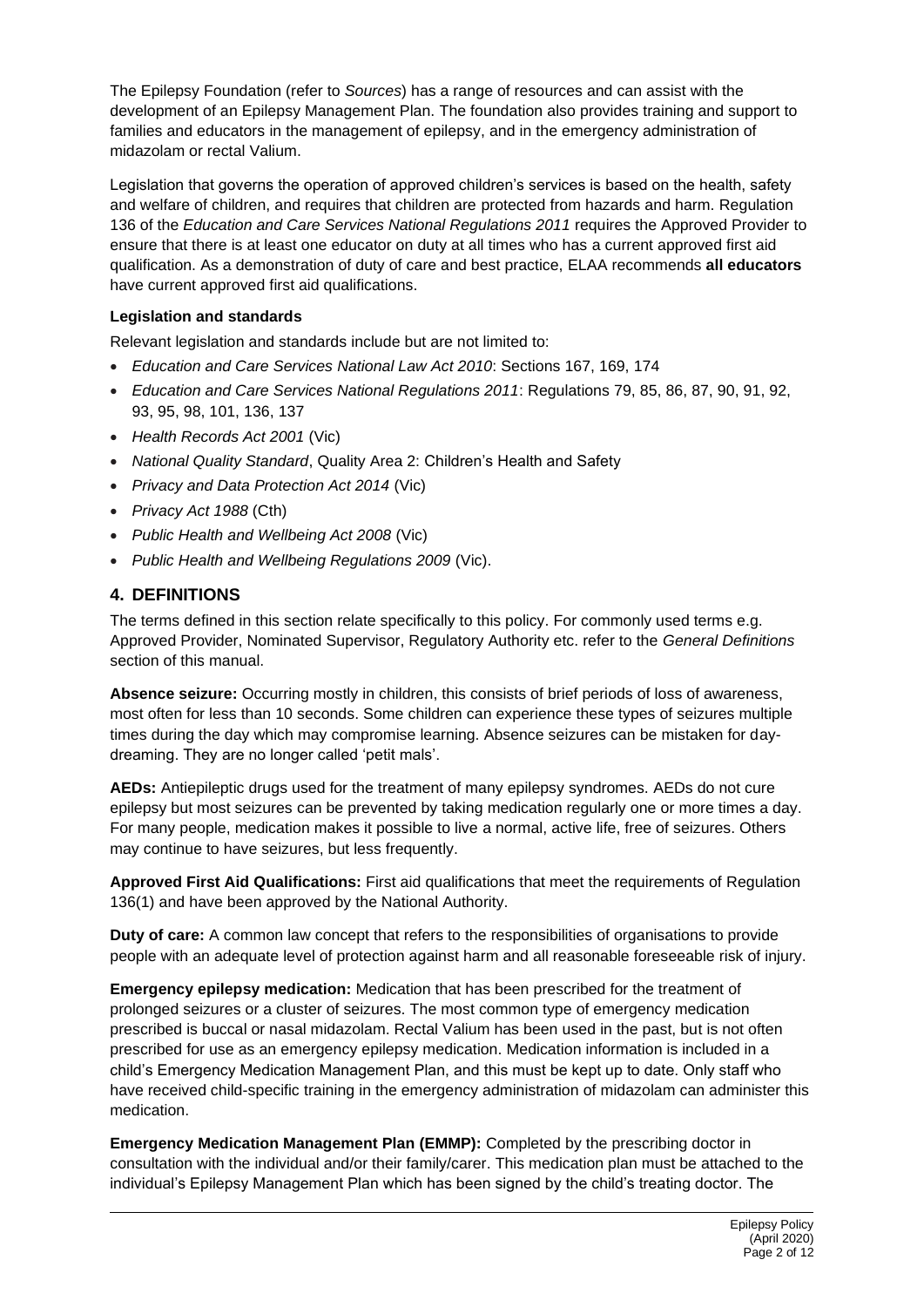preferred template to be used by the prescribing doctor can be found at: [www.epilepsyfoundation.org.au](http://www.epilepsyfoundation.org.au/)

**Epilepsy:** Recurrent seizures (abnormal burst of electrical activity in the brain that scrambles messages) that are unprovoked.

**Epilepsy Management Plan (EMP):** Designed to help people recognise when seizures are occurring and give clear directions about appropriate first aid. The plan is developed by the person who has the most knowledge and experience of the individual's epilepsy and seizures and should be less than 12 months old. The management of epilepsy requires a team approach and the plan should be reviewed and signed by the individual's treating doctor. An Epilepsy Management Plan and Support Package has been designed by The Epilepsy Foundation: [www.epilepsyfoundaton.org.au](http://www.epilepsyfoundaton.org.au/)

**Focal (previously called simple or complex partial) seizures:** Focal seizures (previously called partial seizures) start in one part of the brain and affect the area of the body controlled by that part of the brain. The symptoms experienced will depend on the function that the focal point controls (or is associated with). Focal seizures may or may not cause an alteration of awareness. Symptoms are highly variable and may include lip smacking, wandering behaviour, fiddling with clothes and feeling sick, 'edgy' or strange. Focal seizures where a person has full awareness were previously called simple partial seizures. Focal seizures where a person has an altered sense of awareness were previously called complex partial seizures. Focal seizures can progress into a generalised seizure.

**Generalised seizure:** Both sides of the brain are involved and the person will lose consciousness. A Tonic Clonic seizure is one type of generalised seizure.

**Ketogenic diet:** A high fat, low carbohydrate, restricted-calorie diet that may be prescribed as additional therapy. This is an effective therapy for some children, although its mechanisms are not well understood. When introducing this diet, a child is usually hospitalised, as such radical dietary changes have the potential to cause serious problems for the child. Once the child is stabilised on a ketogenic diet, they can return home, with the diet managed by the parents/guardians or carers.

**Medication record:** Contains details for each child to whom medication is to be administered by the service. This includes the child's name, signed authorisation to administer medication and a record of the medication administered, including time, date, dosage, manner of administration, name and signature of person administering the medication and of the person checking the medication, if required (Regulation 92). A sample medication record is available on the ACECQA website.

**Midazolam:** Also known as Hypnovel, midazolam belongs to a group of pharmaceuticals called benzodiazepines. Its main purpose is as a sedative or hypnotic, and it is used for medical and surgical procedures. In epilepsy, midazolam is used for emergency management of seizures, as it has the ability to stop the seizures quickly. Once absorbed into the blood, midazolam travels to the brain, attaching to brain receptors that control electrical impulses that are firing at an unusually rapid rate. Midazolam also works by relaxing muscles, which is particularly beneficial in many types of seizures. The effect of midazolam should occur rapidly.

Not all individuals living with epilepsy require emergency medication, but for a small group of people whose seizures are difficult to control, or for people who are isolated from emergency care, midazolam is an excellent medication. It is most commonly administered bucally or nasally.

Midazolam is fast-acting and can be easily administered by family and carers in a variety of settings. Only staff specifically trained to the requirements of a child's Emergency Medication Management Plan can administer midazolam.

**Midazolam kit:** An insulated container with an unused, in-date midazolam ampoule/s, a copy of the child's Emergency Medication Management Plan and Epilepsy Management Plan (which includes a picture of the child), and telephone contact details for the child's parents/guardians, doctor/medical personnel and the person to be notified in the event of a seizure requiring administration of midazolam if parents/guardians cannot be contacted. Midazolam must be stored away from light (cover with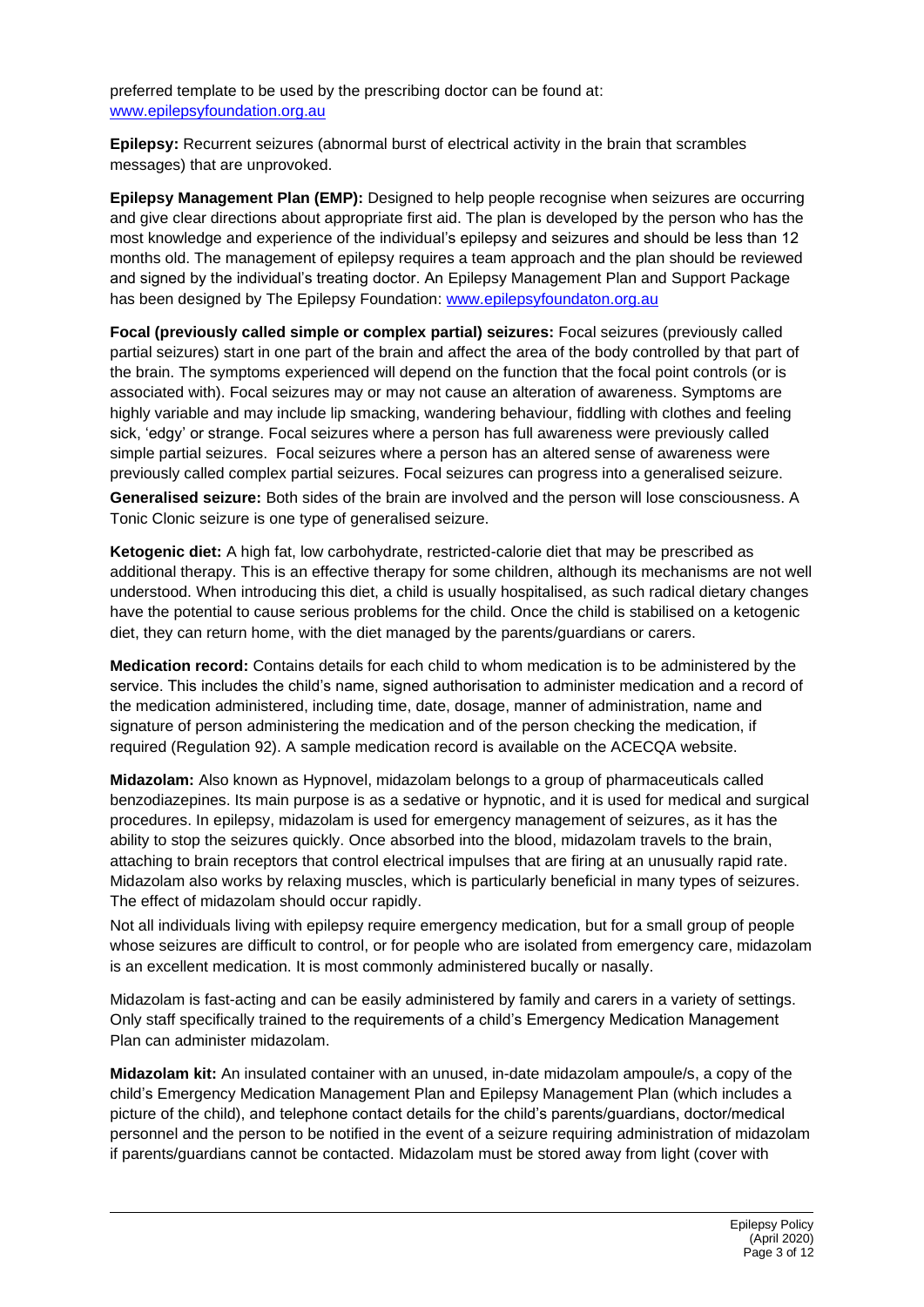aluminium foil) and in temperatures of less than 25ºC. EFV Administration flyer – e.g. buccal, gloves, tissues, pen and paper, +/- stopwatch.

**Seizure record:** An accurate record of seizure activity, which is important for identifying any seizure patterns and changes in response to treatment.

**Seizure triggers:** Seizures may occur for no apparent reason, but common triggers include: forgetting to take medication, lack of sleep, other illness, heat, stress/boredom, missing meals and dehydration. Flashing or flickering lights can trigger seizures in about 5% of people living with epilepsy.

**Staff record:** Must be kept by the service and include details of the Nominated Supervisor, the Educational Leader, other staff members, volunteers and the Responsible Person. The record must include information about qualifications, training and details of the *Working with Children* Check (Regulations 146–149). A sample staff record is available on the ACECQA website: [www.acecqa.gov.au](http://www.acecqa.gov.au/)

**Tonic Clonic seizure:** A convulsive seizure with loss of consciousness, muscle stiffening, falling, followed by jerking movements. These types of seizures are no longer called 'grand mals'.

### **5. SOURCES AND RELATED POLICIES**

#### **Sources**

- The Epilepsy Foundation: [www.epilepsyfoundation.org.au](http://www.epilepsyfoundation.org.au/) or phone (03) 9805 9111 or 1300 852 853
- Australian Children's Education and Care Quality Authority (ACECQA): www.acecga.gov.au
- *Guide to the Education and Care Services National Law and the Education and Care Services National Regulations 2011*, ACECQA
- *Epilepsy Smart Schools initiative and resources: [www.epilepsysmartschools.org.au](http://www.epilepsysmartschools.org.au/)*

#### **Service policies**

- *Administration of First Aid Policy*
- *Administration of Medication Policy*
- *Dealing with Medical Conditions Policy*
- *Emergency and Evacuation Policy*
- *Excursions and Service Events Policy*
- *Incident, Injury, Trauma and Illness Policy*
- *Inclusion and Equity Policy*
- *Privacy and Confidentiality Policy*
- *Staffing Policy.*

### **PROCEDURES**

### **The Approved Provider or Persons with Management and Control is responsible for:**

- providing all staff with a copy of the service's *Epilepsy Policy* and ensuring that they are aware of all enrolled children living with epilepsy
- ensuring that all staff have current CPR training and are aware of seizure first aid procedures (refer to Attachment 1) when a child with epilepsy is enrolled at the service
- ensuring that all staff attend training conducted by The Epilepsy Foundation on the management of epilepsy and, where appropriate, emergency management of seizures using emergency epileptic medication, when a child with epilepsy is enrolled at the service
- providing parents/guardians of children with epilepsy with a copy of the service's *Epilepsy Policy* (Regulation 91) and *Administration of Medication Policy*, upon enrolment/diagnosis of their child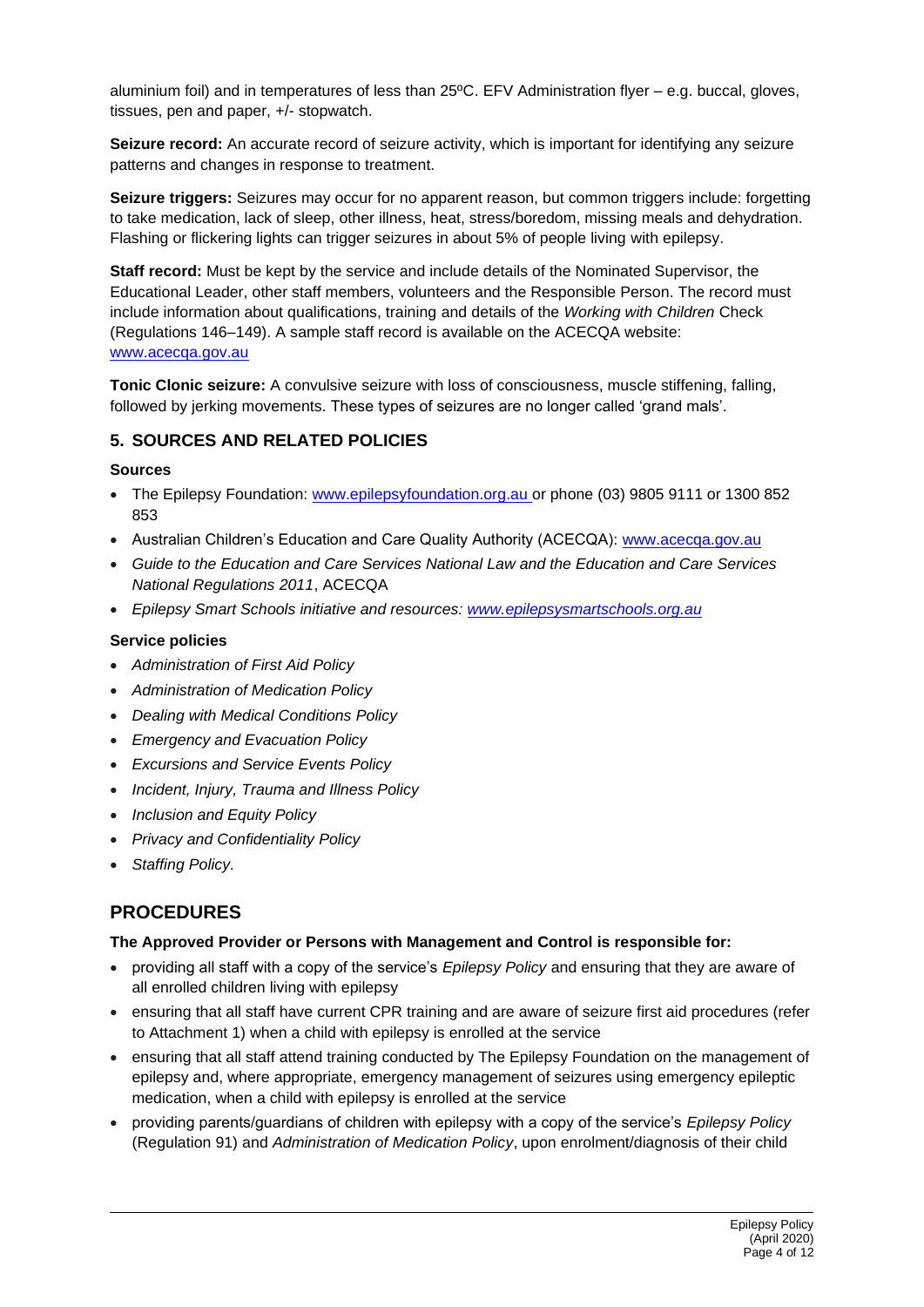- ensuring that all children with epilepsy have an Epilepsy Management Plan, seizure record and, where relevant, an Emergency Medical Management Plan, filed with their enrolment record. Records must be no more than 12 months old
- ensuring a medication record is kept for each child to who medication is to be administered by the service (Regulation 92)
- facilitating communication between management, educators, staff and parents/guardians regarding the service's *Epilepsy Policy*
- ensuring that children with epilepsy are not discriminated against in any way
- ensuring that children living with epilepsy can participate in all activities safely and to their full potential
- immediately communicating any concerns with parents/guardians regarding the management of children with epilepsy at the service
- ensuring that medication is administered in accordance with the *Administration of Medication Policy*
- following appropriate reporting procedures set out in the *Incident, Injury, Trauma and Illness Policy* in the event that a child is ill, or is involved in a medical emergency or an incident at the service that results in injury or trauma.

#### **The Nominated Supervisor or Persons in Day to Day Control is responsible for:**

- ensuring that all educators' first aid qualifications, including CPR training, are current, meet the requirements of the National Law (Section 169(4)) and National Regulations (Regulation 137), and are approved by ACECQA
- ensuring that only staff who have received child-specific training in the administration of emergency medications are permitted to administer that medication
- ensuring that medication is administered in accordance with the *Administration of Medication Policy*
- compiling a list of children with epilepsy and placing it in a secure, but readily accessible, location known to all staff. This should include the Epilepsy Management Plan, seizure record and Emergency Medical Management Plan for each child with epilepsy
- ensuring that induction procedures for casual and relief staff include information about children attending the service who have been diagnosed with epilepsy, and the location of their medication and management plans
- organising epilepsy management information sessions for parents/guardians of children enrolled at the service, where appropriate
- ensuring programmed activities and experiences take into consideration the individual needs of all children, including any children with epilepsy.

#### **Educators and other staff are responsible for:**

- ensuring that they are aware of the service's *Epilepsy Policy* and seizure first aid procedures (refer to Attachment 1)
- ensuring that they can identify children displaying the symptoms of a seizure, and locate their personal medication and Epilepsy Management Plan
- maintaining current approved first aid qualifications (refer to *Definitions*)
- identifying and, where possible, minimising possible seizure triggers (refer to *Definitions*) as outlined in the child's Epilepsy Management Plan
- taking all personal Epilepsy Management Plans, seizure records, medication records, Emergency Medication Plans and any prescribed medication on excursions and to other offsite events
- administering prescribed medication in accordance with the service's *Administration of Medication Policy*
- ensuring that emergency medication is stored correctly and that it remains within its expiration date
- developing a risk minimisation plan for every child with epilepsy, in consultation with parents/guardians/The Epilepsy Foundation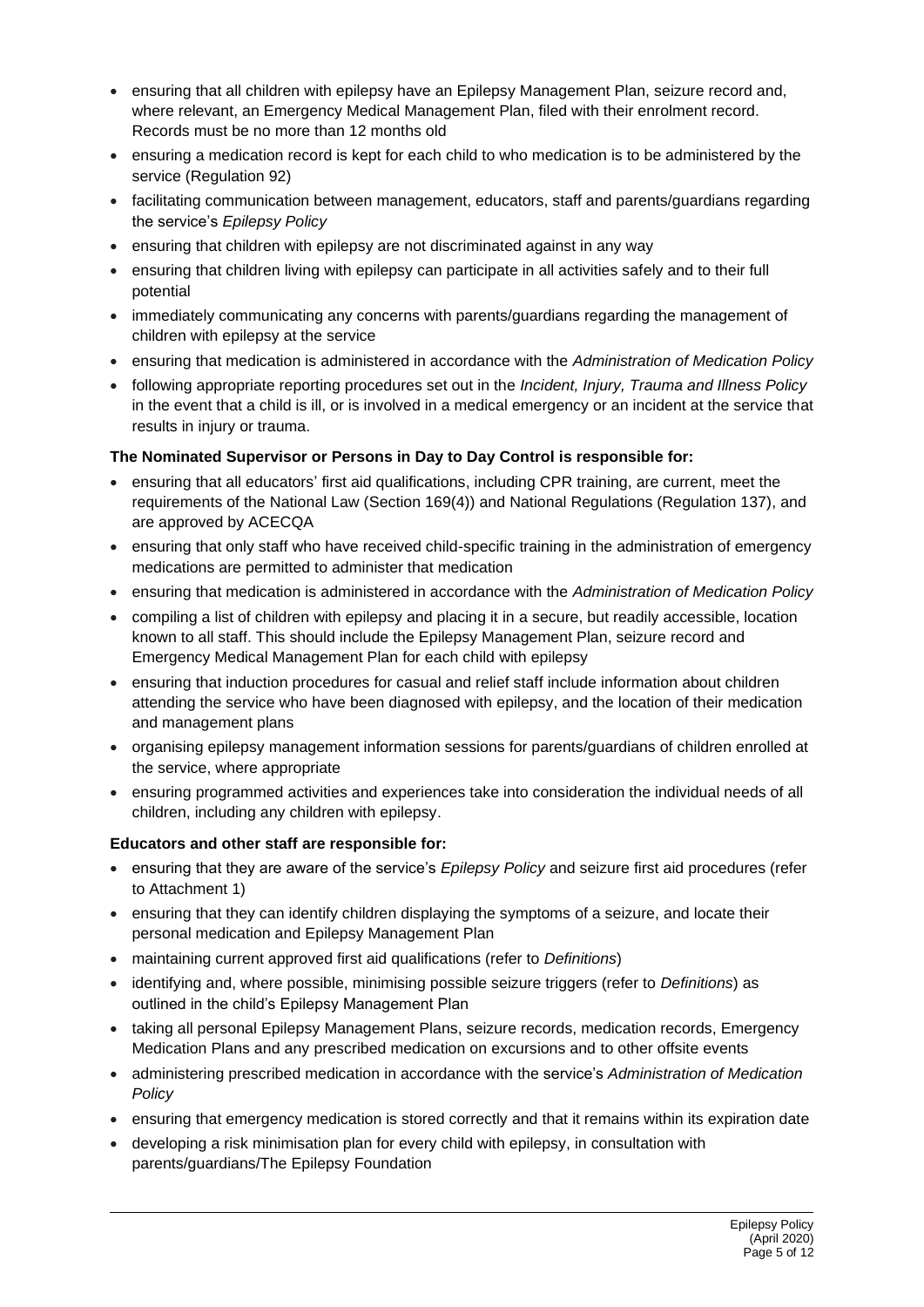- being aware of, and sensitive to, possible side effects and behavioural changes following a seizure or changes to the child's medication regime
- assisting parents/guardians to complete the enrolment form and medication record for their child
- consulting with the parents/guardians of children with epilepsy in relation to the health and safety of their child, and the supervised management of the child's epilepsy
- communicating any concerns to parents/guardians if a child's epilepsy is limiting his/her ability to participate fully in all activities
- ensuring that children with epilepsy are not discriminated against in any way
- ensuring that children with epilepsy can participate in all activities safely and to their full potential.

#### **Parents/guardians are responsible for:**

- reading the service's *Epilepsy Policy*
- informing staff, either on enrolment or on initial diagnosis, that their child has epilepsy
- providing a copy of their child's Epilepsy Management Plan (including an Emergency Medication Management Plan where relevant) to the service. This plan should be reviewed and updated at least annually
- ensuring the medication record (refer to *Definitions*) is completed in accordance with the *Administration of Medication Policy* of the service
- working with staff to develop a risk minimisation plan for their child
- where emergency medication has been prescribed, providing an adequate supply of emergency medication for their child at all times
- notifying staff, in writing, of any changes to the information on the Epilepsy Management Plan, enrolment form or medication record
- communicating regularly with educators/staff in relation to the ongoing health and wellbeing of their child, and the management of their child's epilepsy
- encouraging their child to learn about their epilepsy, and to communicate with service staff if they are unwell or experiencing symptoms of a potential seizure.

### **Volunteers and students, while at the service, are responsible for following this policy and its procedures**

### **EVALUATION**

In order to assess whether the values and purposes of the policy have been achieved, the Approved Provider will:

- regularly seek feedback from everyone affected by the policy regarding its effectiveness
- monitor the implementation, compliance, complaints and incidents in relation to this policy
- keep the policy up to date with current legislation, research, policy and best practice
- revise the policy and procedures as part of the service's policy review cycle, or as required
- notify parents/guardians at least 14 days before making any changes to this policy or its procedures.

### **ATTACHMENTS**

- Attachment 1: Seizure first aid
- Attachment 2: Enrolment checklist for children prescribed midazolam
- Attachment 3: Sample risk minimisation plan for children prescribed midazolam

### **AUTHORISATION**

This policy was adopted by the Approved Provider of Denzil Don Kindergarten on 01/02/2022.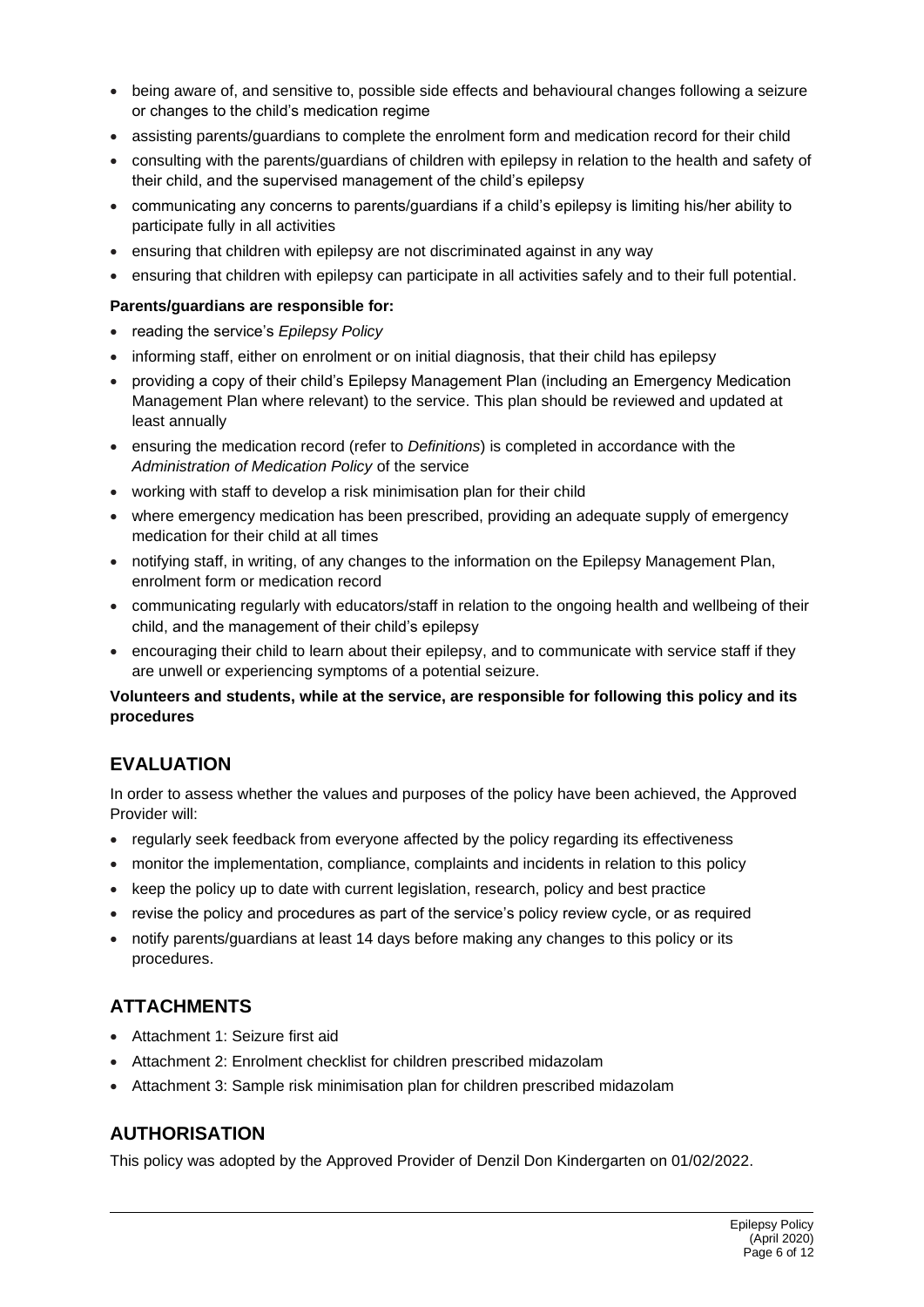# **REVIEW DATE:** 01 FEBRUARY 2024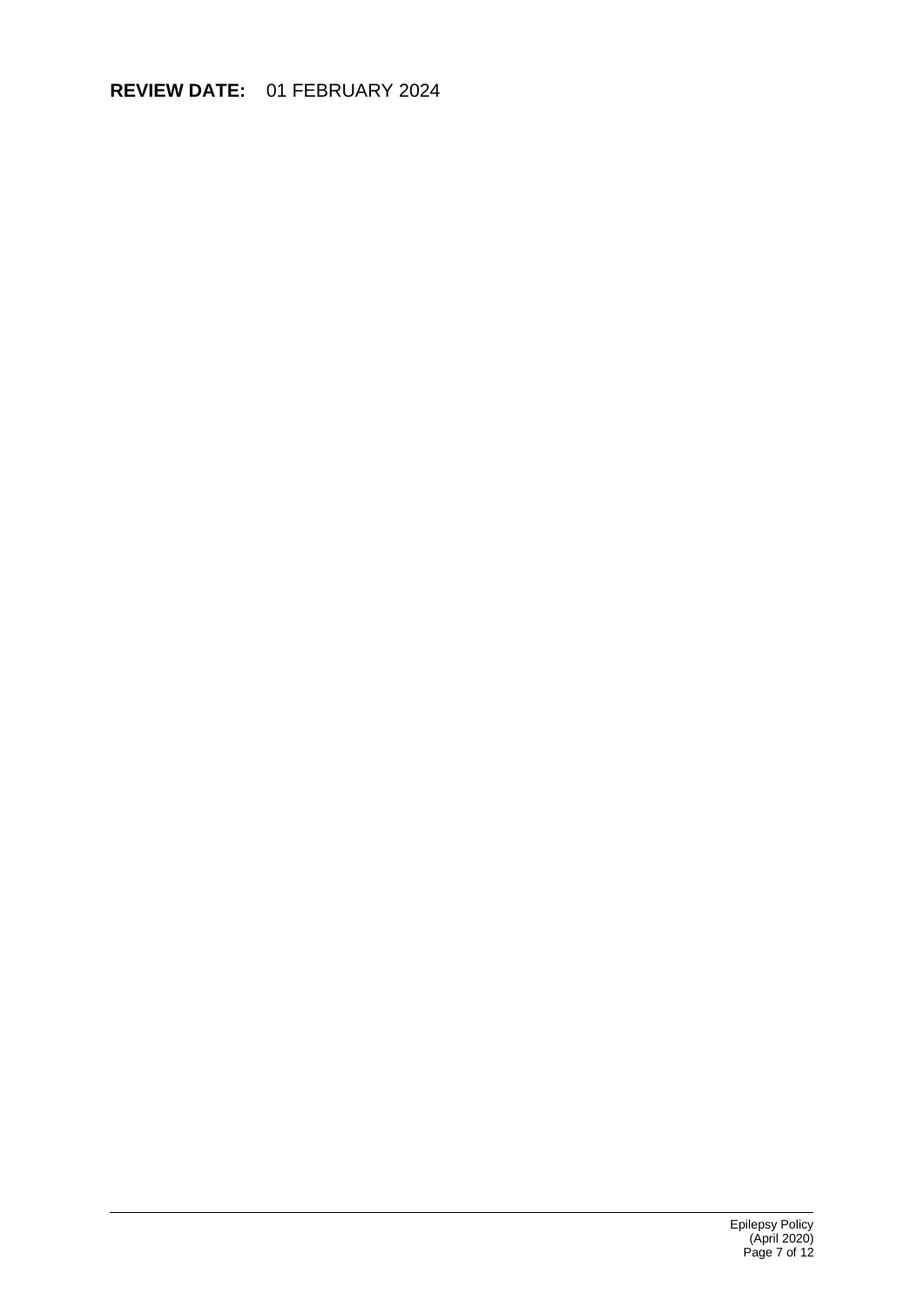# **ATTACHMENT 1 Seizure first aid**

### **Tonic Clonic seizure**

A convulsive seizure with loss of consciousness, muscle stiffening, falling, followed by jerking movements.

- Note the time the seizure started and time until it ends.
- Protect the head use a pillow or cushion, if available.
- Remove any hard objects that could cause injury.
- **Do not** attempt to restrain the person, stop the jerking or put anything in their mouth.
- As soon as possible, roll the person onto their side you may need to wait until the seizure movements have ceased.
- Talk to the person to make sure they have regained full consciousness.
- Stay with and reassure the person until they have recovered.

#### **Absence seizure**

Occurring mostly in children, this consists of brief periods of loss of awareness. Can be mistaken for day-dreaming.

- Timing can be difficult count how many happen daily.
- Reassure the person and repeat any information that may have been missed during the seizure.

### **Focal seizure**

A non-convulsive seizure with outward signs of confusion, unresponsiveness or inappropriate behaviour. Can be mistaken for alcohol or drug intoxication.

- Note the time the seizure started and time until it ends.
- Avoid restraining the person and guide safely around objects.
- Talk to the person to make sure they have regained full consciousness.
- Stay with and reassure the person until they have recovered.

### **Call an ambulance**

Call an ambulance:

- for any seizure if you don't know the person or if there is no Epilepsy Management Plan
- if the seizure continues for more than five minutes
- if the seizure stops but the person does not regain consciousness within five minutes, or another seizure begins
- when a serious injury has occurred, if a seizure occurs in water, or if you believe a woman who is having a seizure is pregnant.

### **Emergency services:** 000

**Epilepsy Help Line:** 1300 852 853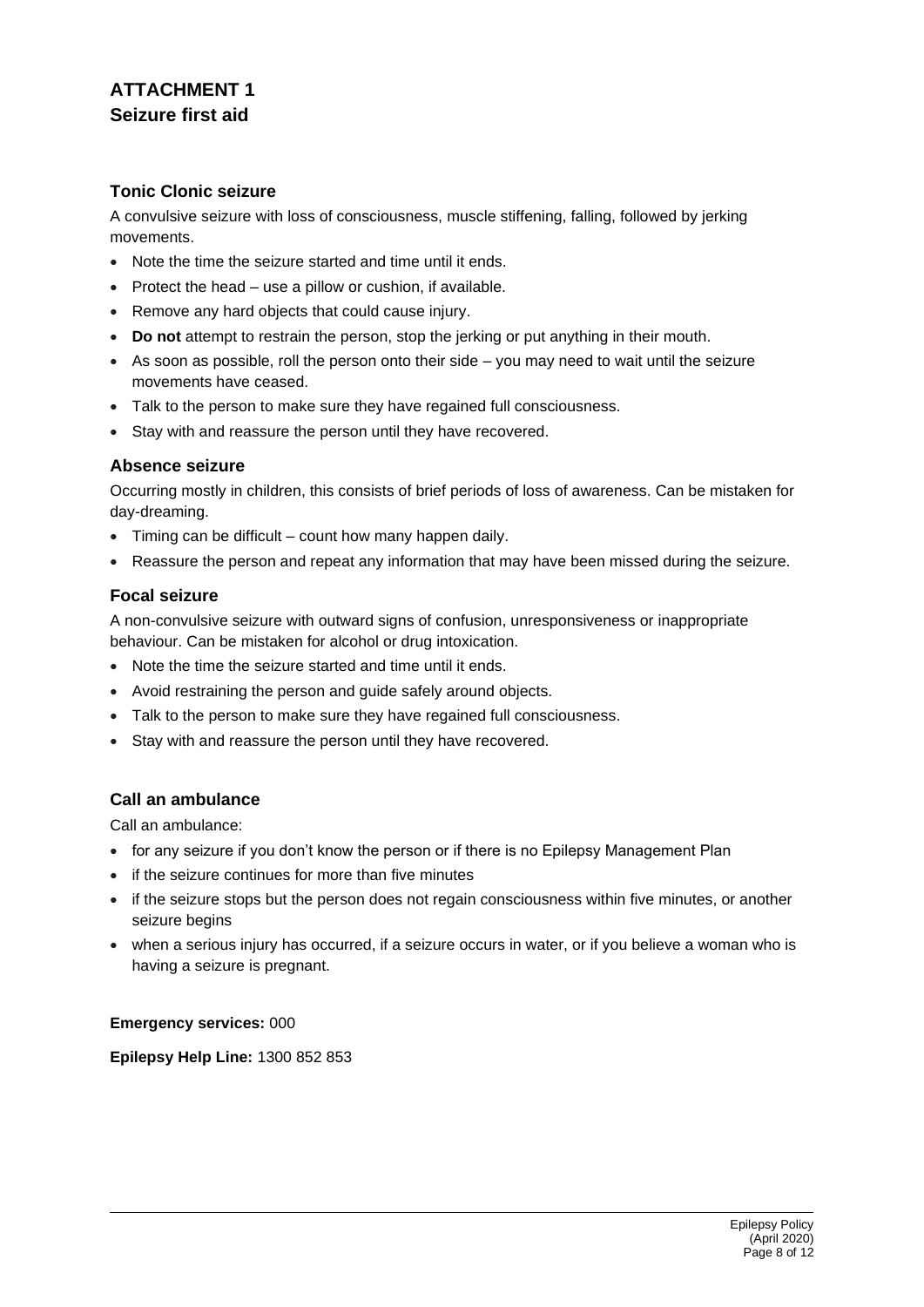# **ATTACHMENT 2 Enrolment checklist for children prescribed midazolam**

|         | A risk minimisation plan is completed in consultation with parents/guardians prior to the<br>attendance of the child at the service, and is implemented, including following procedures to<br>address the particular needs of each child prescribed midazolam.                                                          |
|---------|-------------------------------------------------------------------------------------------------------------------------------------------------------------------------------------------------------------------------------------------------------------------------------------------------------------------------|
| $\Box$  | Parents/guardians of a child prescribed midazolam have been provided with a copy of the<br>service's Epilepsy Policy and Dealing with Medical Conditions Policy.                                                                                                                                                        |
| $\perp$ | The Emergency Medication Management Plan (EMMP) and Epilepsy Management Plan (EMP) of<br>the child is completed and signed by the child's registered medical practitioner and is accessible<br>to all staff (sample documents can be accessed at:<br>https://www.epilepsyfoundation.org.au/epilepsy-management-plans/). |
| $\Box$  | A copy of the child's EMMP is included in the child's midazolam kit (refer to Definitions).                                                                                                                                                                                                                             |
| $\Box$  | The midazolam kit (within a visible expiry date) is available for use at all times the child is being<br>educated and cared for by the service, and includes a picture of the child.                                                                                                                                    |
| $\Box$  | Midazolam is stored in an insulated container (midazolam kit), in a location easily accessible to<br>adults but inaccessible to children, and away from light (cover with aluminium foil) and direct<br>sources of heat.                                                                                                |
| $\Box$  | All staff who are trained in the administration of midazolam for a particular child, are aware of the<br>location of each midazolam kit and the location of each child's EMMP.                                                                                                                                          |
| $\Box$  | Staff have undertaken The Epilepsy Foundation's training, which includes strategies for epilepsy<br>management, risk minimisation, recognition of seizures and emergency first aid treatment. Details<br>regarding attendance at this training are to be recorded on the staff record (refer to Definitions).           |
| $\Box$  | Staff have undertaken practise with a mock midazolam ampoule at some time in the last 12<br>months. Details regarding participation in practice sessions are to be recorded on the staff record<br>(refer to Definitions).                                                                                              |
|         | A procedure for first aid treatment for seizures is in place and all staff understand requirements<br>(refer to Attachment 1).                                                                                                                                                                                          |

Contact details of all parents/guardians and authorised nominees are current and accessible.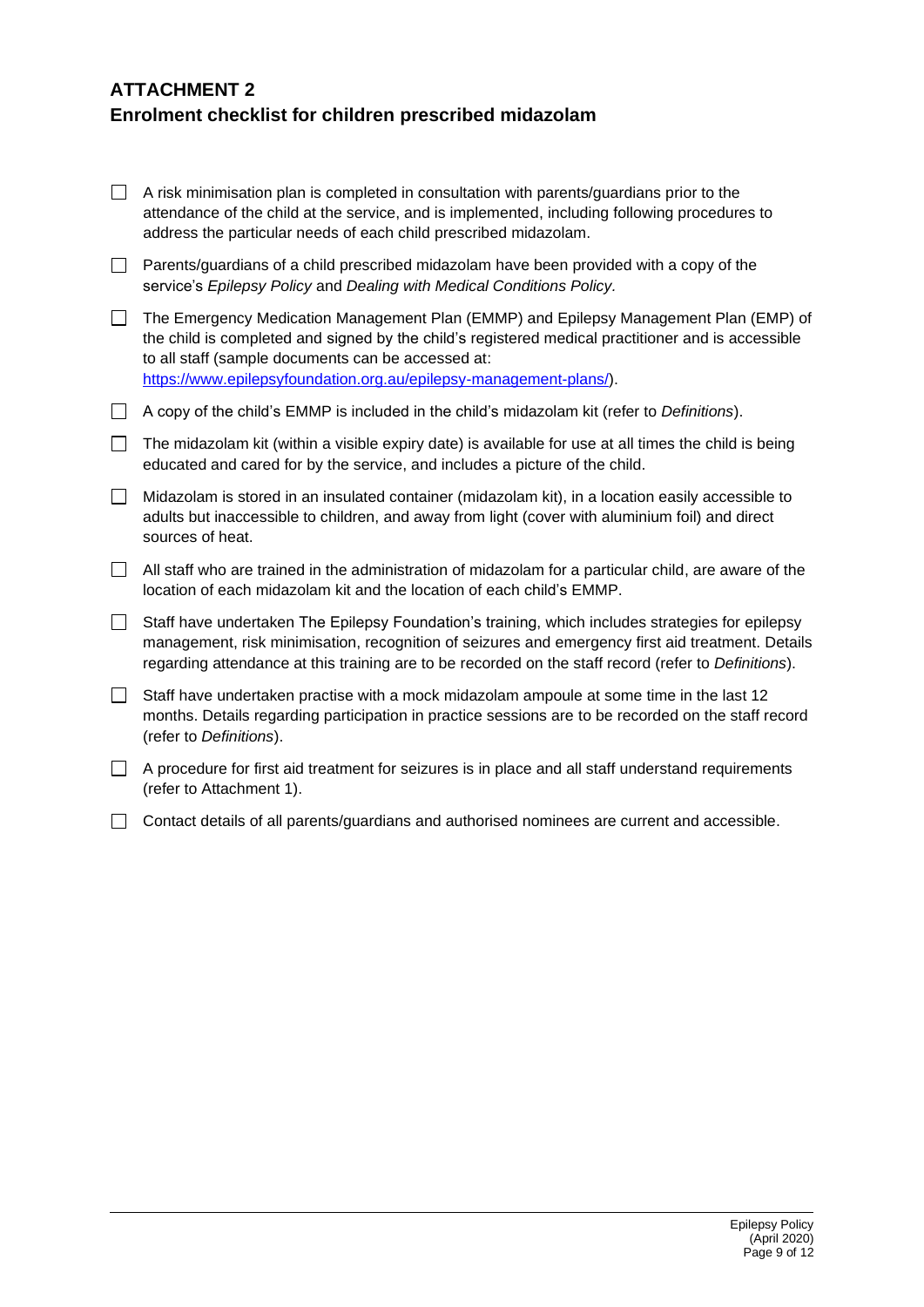# **ATTACHMENT 3 Sample risk minimisation plan for children prescribed midazolam**

The following information is not a comprehensive list but contains some suggestions to consider when developing/reviewing your service's risk minimisation plan template in consultation with parents/guardians.

| How well has the service planned for meeting the needs of children with epilepsy, and those<br>children who are prescribed emergency midazolam? |                                                                                                                                                                                                                                                                                                                                                                                                                                                                                                                                                                                                                                                                                                                                                                                                                                                                                                                                                                                                                                                                               |  |  |  |  |  |
|-------------------------------------------------------------------------------------------------------------------------------------------------|-------------------------------------------------------------------------------------------------------------------------------------------------------------------------------------------------------------------------------------------------------------------------------------------------------------------------------------------------------------------------------------------------------------------------------------------------------------------------------------------------------------------------------------------------------------------------------------------------------------------------------------------------------------------------------------------------------------------------------------------------------------------------------------------------------------------------------------------------------------------------------------------------------------------------------------------------------------------------------------------------------------------------------------------------------------------------------|--|--|--|--|--|
| Who are the children?                                                                                                                           | List the name and room location of each child diagnosed with<br>epilepsy and ensure appropriate privacy is maintained in identifying<br>these names to non-staff.                                                                                                                                                                                                                                                                                                                                                                                                                                                                                                                                                                                                                                                                                                                                                                                                                                                                                                             |  |  |  |  |  |
| What are their seizure<br>triggers?                                                                                                             | What are the seizure triggers for the children?<br>$\Box$<br>List strategies that will minimise these triggers occurring (e.g.<br>flickering lights, blowing into wind chimes (hyperventilating), sudden<br>noise, becoming<br>over-excited etc.).                                                                                                                                                                                                                                                                                                                                                                                                                                                                                                                                                                                                                                                                                                                                                                                                                            |  |  |  |  |  |
| Do staff know what the<br>child's seizures look like<br>and how to support the<br>child?                                                        | List the strategies for ensuring that all staff, including casual and<br>$\mathsf{L}$<br>relief staff, recognise what the child's seizures look like and what<br>support the child may need.<br>$\Box$<br>If the child is prescribed midazolam for emergency use, ensure that<br>trained staff know where the midazolam kit<br>is located.                                                                                                                                                                                                                                                                                                                                                                                                                                                                                                                                                                                                                                                                                                                                    |  |  |  |  |  |
| Do staff know what<br>constitutes an<br>emergency and do they<br>know what to do?                                                               | $\Box$<br>All staff have read and understood the child's Epilepsy Management<br>Plan (EMP), and know:<br>• what constitutes an emergency and when to call an ambulance<br>how to provide support to the child during and after<br>$\bullet$<br>a seizure.                                                                                                                                                                                                                                                                                                                                                                                                                                                                                                                                                                                                                                                                                                                                                                                                                     |  |  |  |  |  |
| If midazolam is<br>prescribed, how does<br>the service ensure its<br>safe administration and<br>storage?                                        | Record the date on which each family of a child with epilepsy (and<br>$\blacksquare$<br>who is prescribed midazolam) is provided a copy of the service's<br>Epilepsy Policy.<br>Record the date that parents/guardians provide an unused, in-date<br>$\mathsf{L}$<br>and complete midazolam kit.<br>Record the date and name of staff who have attended child-specific<br>training in the administration of midazolam<br>Test that all trained staff know the location of the midazolam kit and<br>Emergency Medication Management Plan (EMMP) for each child.<br>Ensure that there is a procedure in place to regularly check the<br>expiry date of each midazolam ampoule.<br>Ensure the midazolam kit is maintained according to the instructions<br>in this Epilepsy Policy (refer to Definitions: midazolam kit).<br>Display the Epilepsy First Aid poster in staff areas.<br>The midazolam kit, including a copy of the EMMP, is carried by an<br>educator/staff member when a child prescribed midazolam is taken<br>outside the service premises e.g. for excursions. |  |  |  |  |  |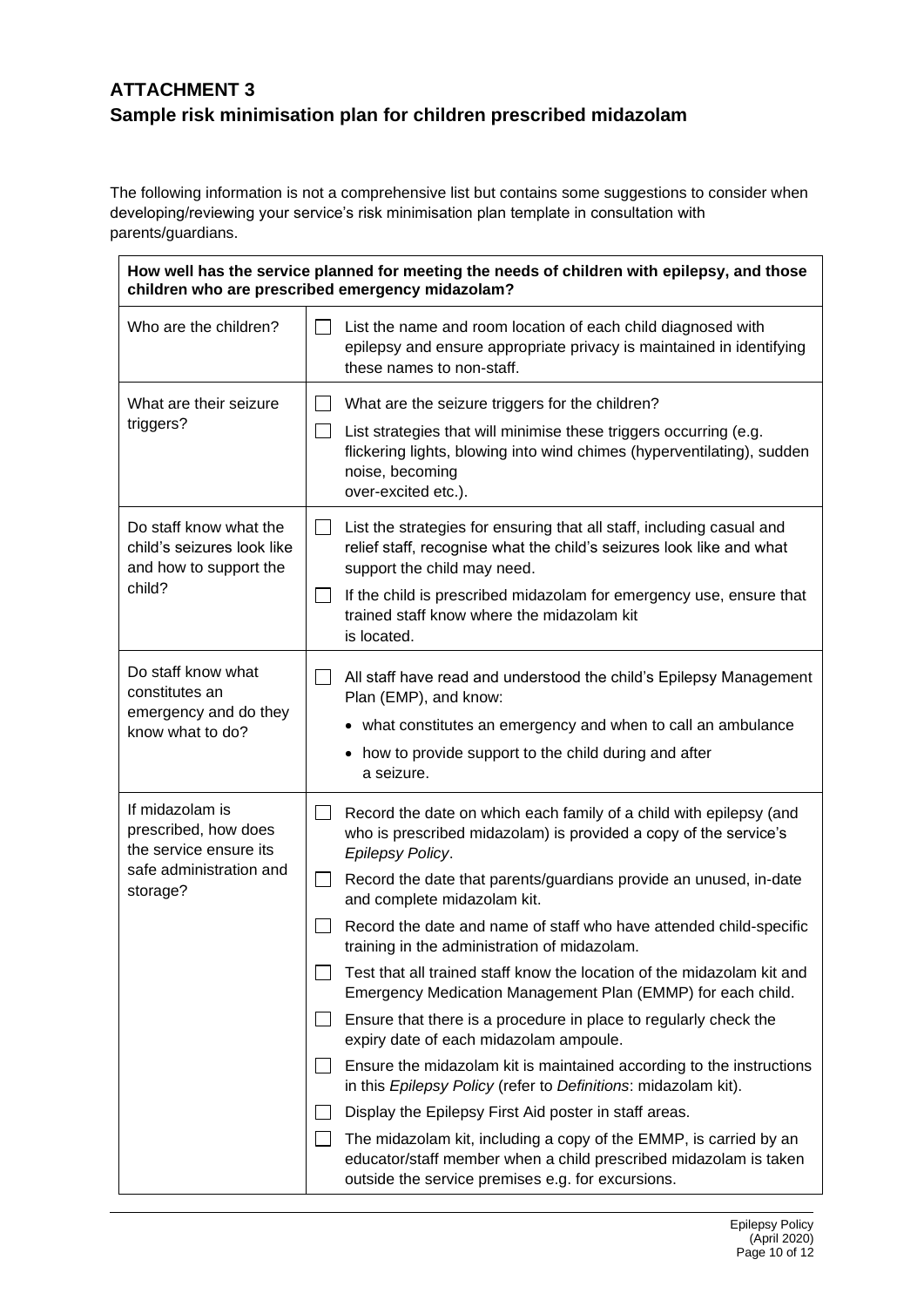| Do trained people know when and how to administer midazolam to a child who is<br>prescribed it? |                                                                                    |  |  |
|-------------------------------------------------------------------------------------------------|------------------------------------------------------------------------------------|--|--|
|                                                                                                 | Know the contents of each child's EMMP and EMP, and implement the procedures.      |  |  |
|                                                                                                 | Know:                                                                              |  |  |
|                                                                                                 | • who will administer the midazolam and stay with the child                        |  |  |
|                                                                                                 | • who will telephone the ambulance and the parents/guardians of the child          |  |  |
|                                                                                                 | • who will ensure the supervision of other children at the service                 |  |  |
|                                                                                                 | • who will let the ambulance officers into the service and take them to the child. |  |  |
|                                                                                                 | Ensure that all staff have undertaken training by The Epilepsy Foundation.         |  |  |